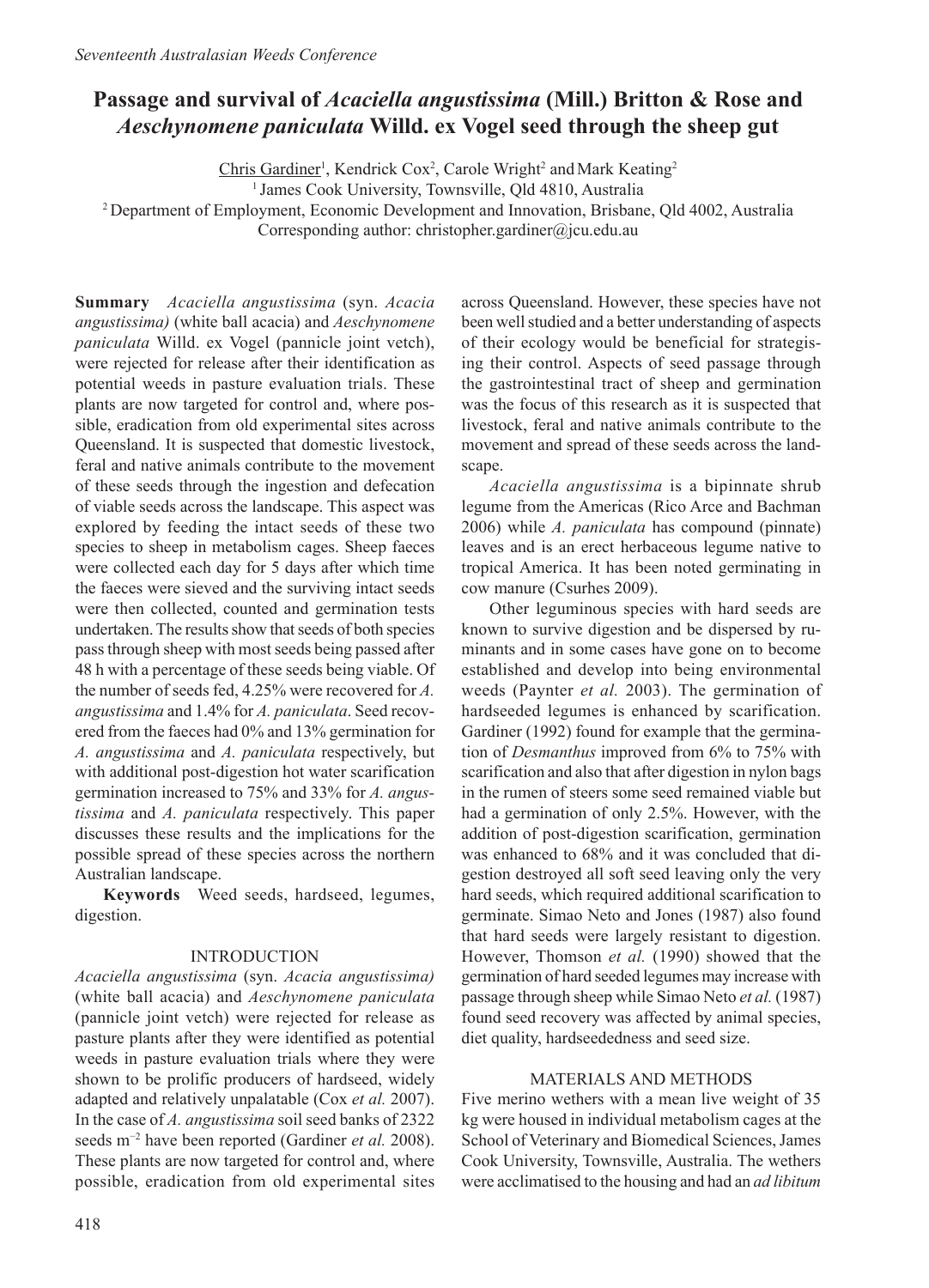high quality diet of lucerne pellets, hay and water and gained weight.

Due to limited seed stocks each animal was fed 10 g of seed of each species on day 1. The seeds were actively eaten by the sheep and a very high percentage of the seed was consumed. All faeces from each sheep were collected individually via a faecal collection apparatus each day for 4 days. The faeces were dried in a forced air over at 40°C and stored. A 20% by weight subsample of each sheep's daily faecal pellets was then rehydrated in a bucket of water and emasculated by hand and washed through a set of sieves ranging in size from 4 mm to 0.5 mm. The resulting fine faecal pieces and seeds were then sun-dried and put through a variable speed fan winnower, which separated the seeds from the faecal matter. Under a magi lamp seeds were separated into species and counted.

Germination studies used the maximum number of available intact seeds that were recovered from the faeces on day 2. Seeds were placed in 9 cm diameter Petri dishes containing two sheets of Whatman filter paper No.1001090. The filter paper was moistened daily. The Petri dishes were laid out in blocks on a laboratory bench top with ambient temperatures averaging 27.5°C. The seed treatments tested were as follows for each species over 7 days: (1) Control (intact untreated seeds), 25 seeds  $\times$  3 replicates; (2) Control plus hot water scarification (intact seeds soaked in 80 $\degree$ C water for 5 min), 25 seeds  $\times$  3 replicates; (3) Seeds recovered from faeces, 4 or 5 seeds  $\times$  3 replicates; and (4) Seeds recovered from faeces plus hot water scarification (as above), 4 or 5 seeds  $\times$ 3 replicates. Due to small numbers of seeds fed and recovered, four seeds of *A. angustissima* and five seeds of *A. paniculata* were used per Petri dish.

The experiment was laid out as a randomised complete block with three replicates of each combination of the three factors (eight combinations in total). The number of seeds recovered from the faecal matter each day was analysed using analysis of variance (ANOVA) and where appropriate, pairwise comparisons were made using the 95% least significant difference (LSD).

The number of seeds germinated at day 7 was analysed using a generalised linear model (GLM), assuming a binomial distribution and a probit link function. All statistical analyses were conducted in GenStat, version 12.

### **RESULTS**

*Acaciella angustissima* had 87 and *A. paniculata* 238 seeds per gram on average.

The number of seeds recovered peaked at day 2 (48 h) for both species with some seeds being passed and collected each day. There was a significant difference between the number of seeds recovered each day for *A. paniculata* ( $P = 0.024$ ) but not for *A. angustissima.* For *A. paniculata* day 2 has a significantly higher recovery count than all other days, with no significant differences identified between days 1, 3 and 4.

Of the number of seeds fed, 4.25% were recovered for *A. angustissima* and 1.4% for *A. paniculata*. There was a significant difference in the mean recovery percentage for the two species, with *A. angustissima* having a significantly higher mean percentage recovered than *A. paniculata* (P < 0.001). The interaction between days and weed species was not significant.

**Germination** Hot water scarification significantly increased germination percentage of both species ( $P =$ 0.023) from 3% to 80% and 3% to 53% for *A. angustissima* and *A. paniculata* respectively for the intact untreated seeds. Seed recovered from the faeces and not subjected to post-digestion hot water scarification had 0% and 13% germination for *A. angustissima* and *A. paniculata* respectively. These germination proportions increased to 75% and 33% for *A. angustissima* and *A. paniculata* respectively when subjected to post-digestion hot water scarification.

#### DISCUSSION

A small percentage of ingested seeds of both species pass through the sheep gastro intestinal tract intact and a percentage of these are viable with some germinating readily and some remaining hard but viable. It is suggested therefore that ruminants are potential vectors of these weeds. The majority of the seeds of both species are expelled in the faeces of sheep at 2 days after ingestion, which was similar to results reported by Simao Neto *et al.* (1987) for other legume species. However, the percentage of our seeds recovered was lower than the 10% mean recovery of viable seeds ingested by sheep as reported by Simao Neto *et al.* (1987). Our results verify that both species are hardseeded and that scarification significantly increases germination percentage.

The results presented here enhance our knowledge of aspects of the ecology of these weeds and potentially may assist in the control of and limit the spread of these species. Grazing could be used to, for example, harvest seed and then confine animals to yards especially 2–3 days after grazing. Grazing could be used to reduce the number of viable seeds reaching the soil seedbank or it could perhaps be recommended to avoid grazing during seeding to prevent seeds being spread through the livestock to other paddocks or regions. Where livestock are grazing and moving over extensive areas such as is the case in northern Australia there is some risk of them spreading these weed species across the landscape.